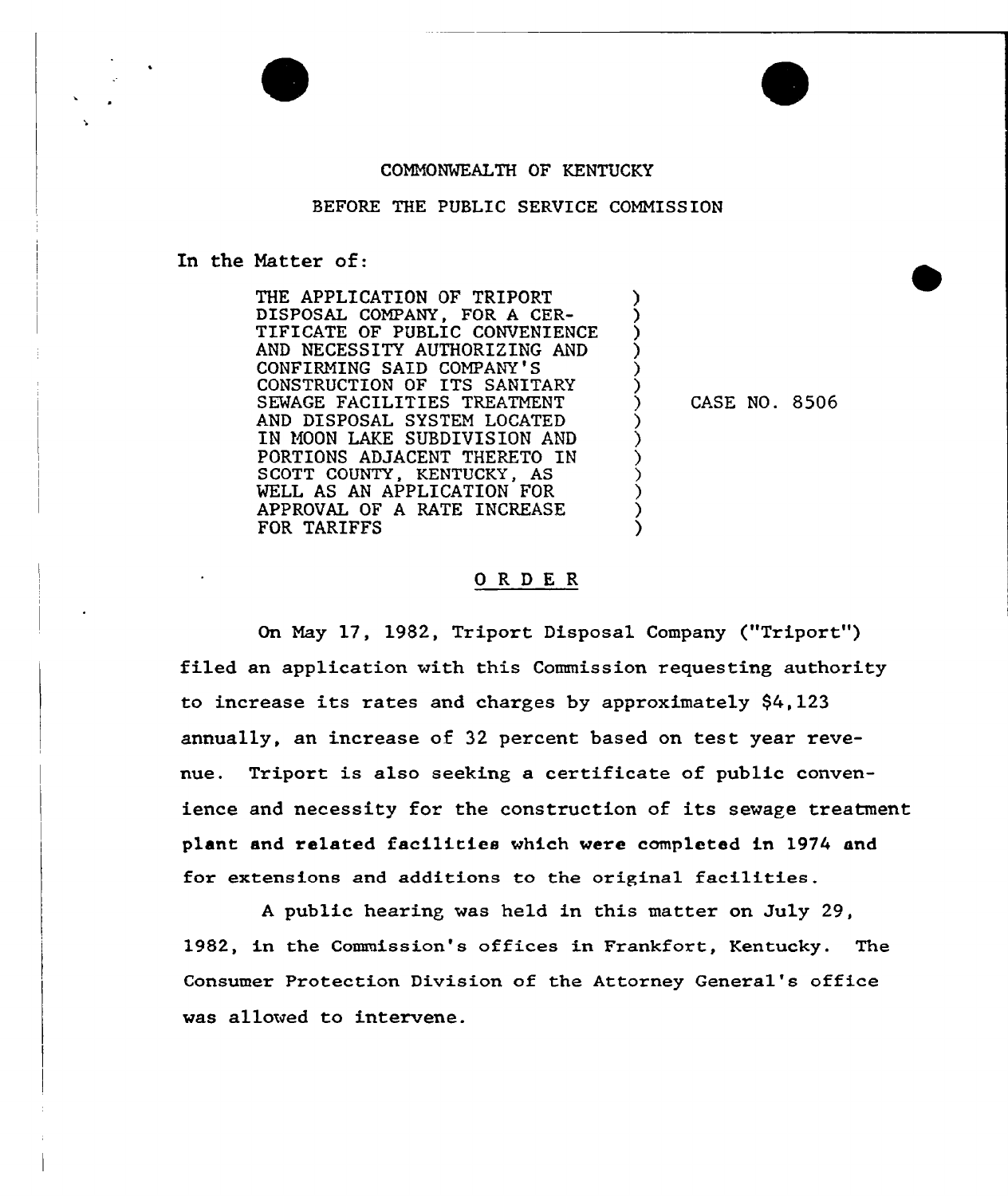### Commentary

Triport is a privately-owned sewage treatment system serving 25 residential customers in Noon Lake Estates Subdivision ("Moon Lake"), 3 commercial customers, and 2 industrial customers in Scott County, Kentucky.

### Test Period

Triport proposed and the Commission has adopted the 12 month period ending February 28, 1982, as the test period for determining the reasonableness of the rate approved herein. In utilizing the historical test period, the Commission has given full consideration to appropriate known and measurable changes.

## Revenues and Expenses

Triport proposed several adjustments to revenues and expenses as reflected on its comparative income statement submitted with the application. On June 22, 1982, the Commission issued an information request which ordered Triport to provide support for the pro forma adjustments. In response to that request, Triport submitted a comparative income statement for the test year which differed from the one originally filed, and no support was provided for the pro forms adjustments. At the hearing of July 29, 1982, an income statement was submitted by Triport's accountant, Mr. Nark Ray, which differed from the previous two. Upon cross-examination, Mr. Ray stated that the first two statements submitted were prepared by Mrs. Crabtree, the wife of the owner of Triport, who

 $-2-$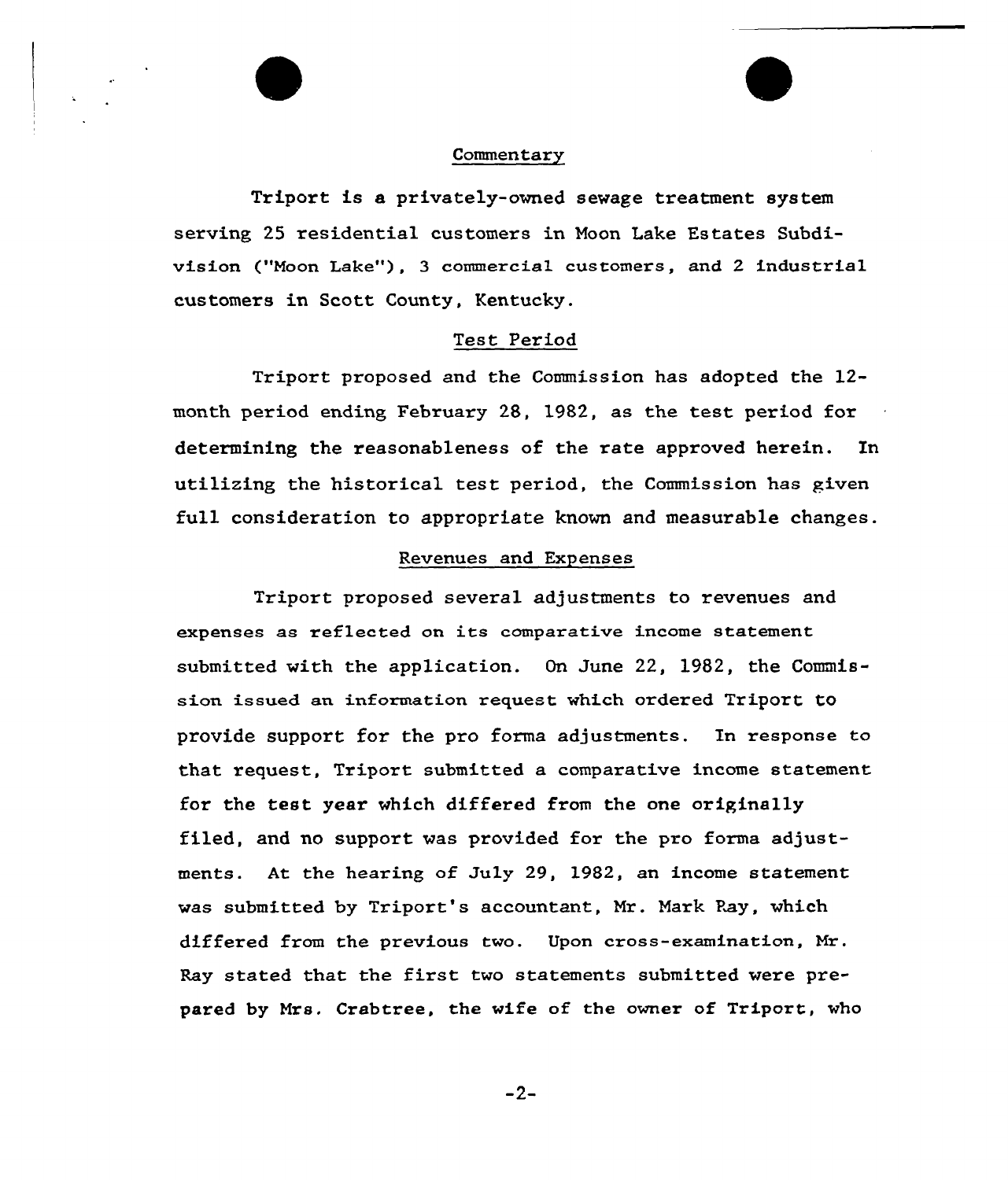did not have access to the books and accounts when the statements were prepared.  $\frac{1}{2}$  Mrs. Crabtree was not available for cross-examination regarding the statements and adjustments that she prepared. However, Mr. Ray provided a reconciliation of the three statements. The Commission finds the income statement pxepared by Mx. Ray to be the most accurate representation of the test year operations of Triport and has accepted this statement for rate-making purposes. However, this statement did not include any pro forms adjustments. The Commission is of the opinion that the pro forma adjustments prepared by Mrs. Crabtree are without support and should not be considered herein. Thus, the following adjustments have been made by the Commission in accordance with its established rate-making policy to Triport's test period income statement:

# Repairs Expense

During the test year Triport incurred approximately \$1,401 in expenses related to the xepair of a pump. Cenerally, these pump repairs were major overhauls, which in the opinion of the Commission should have been capitalized. The Commission further recognizes that without proper retirement accountinp, the capitalization of these costs would ovexstate Tripoxt's plant in service. Therefore, the Commission is of the opinion that since these repairs would have extended the lives of the

 $\frac{1}{2}$  Transcript of evidence of July 29, 1982, ("T.E.") page 52.

 $-3-$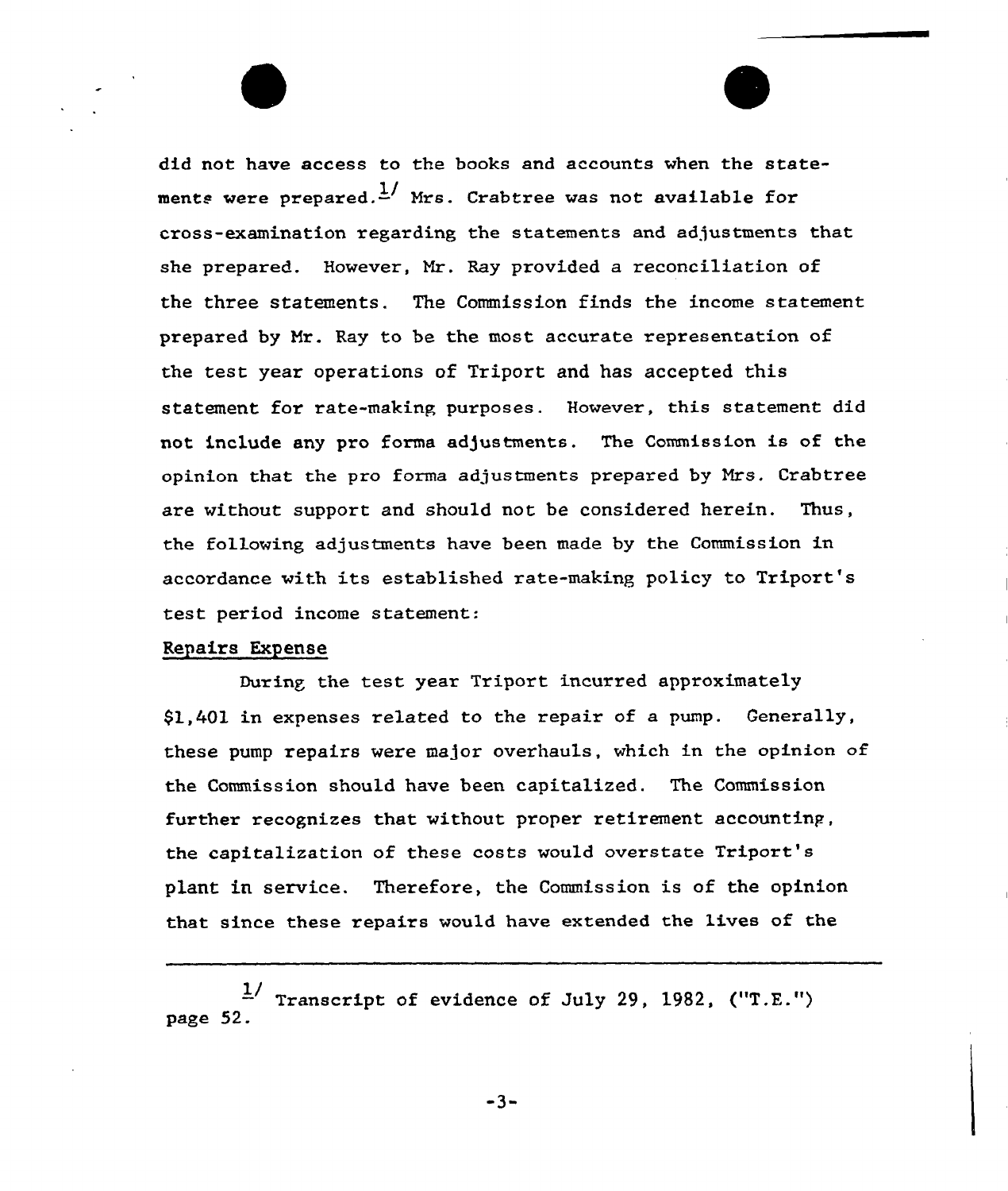

pumps and proper capitalization was impractical, the extraordinary repair costs may be amortized over a 3-year period. Thus, the Commission has reduced repairs expense by \$1,401, to an adjusted level of \$1,338, and has included \$467 for amortization expense.

#### Depreciation Expense

Triport's actual depreciation expense for the test year was \$9,896. The Commission finds that depreciation expense should be computed for rate-making purposes on the basis of the original cost of the plant in service less contributions in aid of construction. The record herein reflects that the level of contributions in aid of construction at the end of the test year was \$56,544 which is approximately 28.6 percent of the total cost of utility plant in service. This results in a reduction to depreciation expense of \$2,827.

The Commission has further adjusted depreciation expense by \$1,834 to exclude depreciation expense on the excess capacity of the system. $\frac{2}{\pi}$  The present capacity of the Triport treatment plant is 80,000 gallons per day ("GPD") and the present demand on the system is approximately 38, 500 GPD. Since the plant wi11 be able to accommodate new customers in the foreseeable future, the present users of the system should not pay the total cost of this excess capacity. The Commission has decided in fairness

 $\frac{2}{180}$ ,000 GPD - 38,500 GPD = 41,500 GPD ÷ 80,000 GPD = .5188.  $$9896 - $2827$  (contributions) = \$7069 x .5188  $\div$  2 = \$1834.

 $-4-$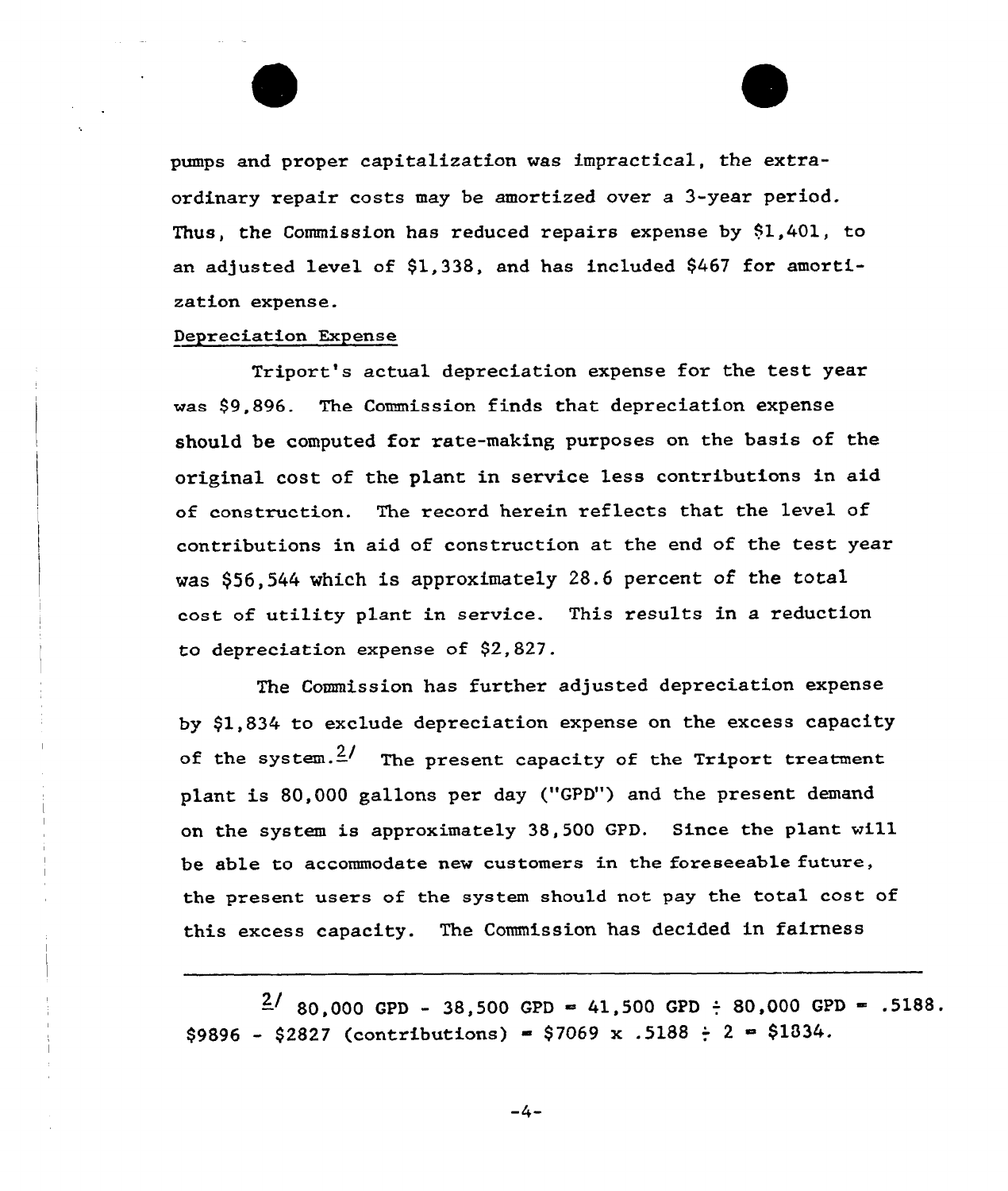

to all parties concerned that the costs associated with the excess capacity should be shared equally by the owner and the ratepayer.

Annual depreciation expense after the adjustments for contributions in aid of construction and excess capacity is 95,235.

### Maintenance Expense

At the hearing on July 29, 1982, Nr. P.. W. Crabtree, owner of Triport, submitted copies of the current and previous contract for maintenance of the plant by Charles Miracle. The monthly maintenance fee was increased on April 4, l982, from 9505 to \$655. However, the duties performed by Charles Miracle did not change. Moreover, Mr. Crabtree testified that Mr. Miracle is no longer visiting the plant daily, but his visits are now every other day. $\frac{3}{2}$  Therefore, the Commission is of the opinion that the increased monthly fee is excessive based on the duties performed and the reduction in time at the plant site. The Commission finds the level of maintenance expense actually incurred during the test year of  $$6,947$ , which includes the monthly maintenance fee of \$505, to be reasonable and therefore, has allowed this amount for rate-making purposes.

The Commission finds that Triport's adjusted test period operations are as follows:

> $\frac{3}{2}$ T.E. at 31.

> > $-5-$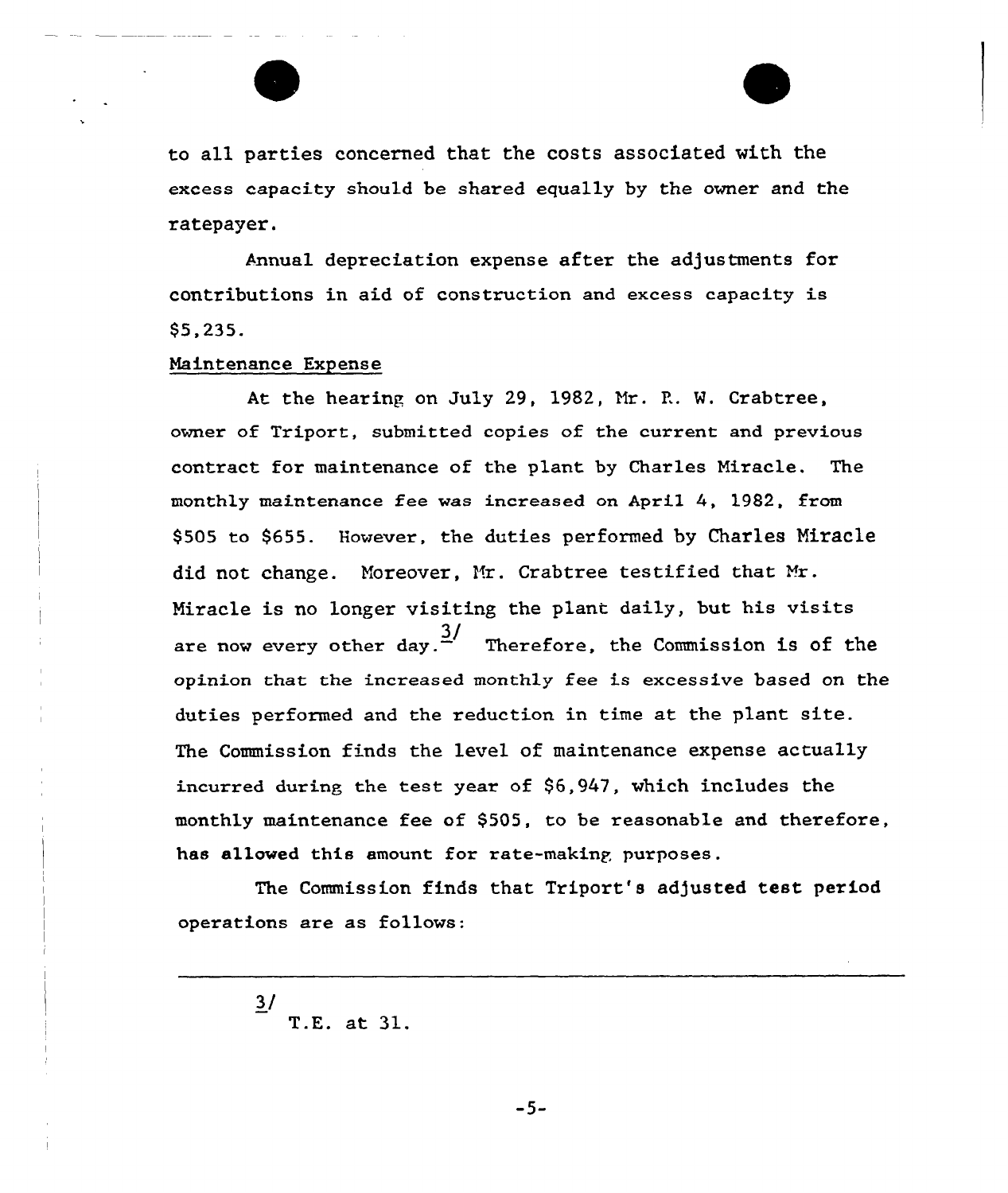|                                                                                                   | Actual<br>Test Period                              | Pro Forma<br>Adjustments              | Adjusted<br>Test Year                                |
|---------------------------------------------------------------------------------------------------|----------------------------------------------------|---------------------------------------|------------------------------------------------------|
| Operating Revenues<br>Operating Expenses<br>Net Operating Income<br>Interest Income<br>Net Income | \$12,855<br>29,715<br>\$(16, 860)<br>637<br>16.223 | $-0-$<br>(5, 595)<br>\$5.595<br>$-0-$ | \$12,855<br>24,120<br>\$(11, 265)<br>637<br>(10.628) |

#### Revenue Requirements

The Commission is of the opinion that the adjusted operating loss is clearly unjust and unreasonable. Further, the Commission is of the opinion that the proposed rate should be approved as the revenues of  $$16,978$  generated by the proposed rate will improve Triport's financial position. However, the Commission is concerned that while the rate requested by Triport and approved herein will improve its financial position, it is inadequate to produce an operating ratio of 88 percent, the operating ratio normally found to be fair, just and reasonable to provide a reasonable surplus necessary for equity growth. Moreover, Triport's financial position may be further improved by future growth, but the Commission is of the opinion that Triport will be unable to continue operating for an extended period of time at these rates.

# Rates and Charges

Triport proposed to recover the costs of constructing the treatment plant, pumping system, trunk sewer and lines in Noon Lake through contributions in aid of construction from

 $-6-$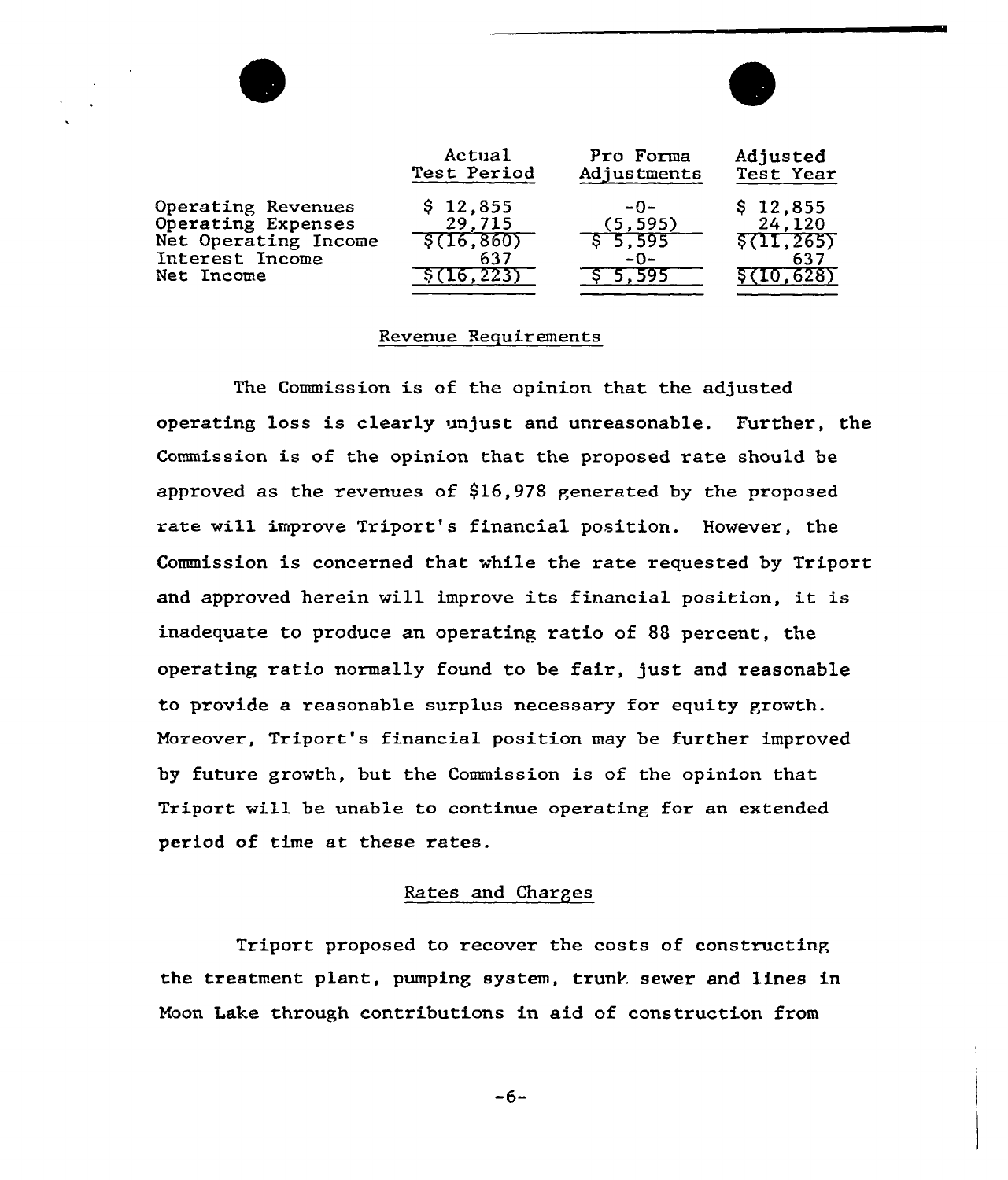customers requesting sewage service. Customers who could receive service by connecting an individual line to an existing main line would be charged \$2,837, including a \$727 tap-on fee. Where extension of the main line is necessary before individual service lines can be installed, the customer requesting service would be xequired to deposit the total cost of the extension and pay a contribution in aid of construction of \$l,152, including a \$727 tap-on fee. Triport further proposed to charge a fee of \$75 per trip to cover the cost of inspecting lines.

Home State Savings Corporation ("Home State") of Cincinnati, Ohio, assumed tit1e to 97 lots in Voon Lake by foreclosure and retains title to 73 lots at the present time.  $\frac{4}{1}$ <sup>A</sup> contract between Home State and Triport provides that Home State "shall cause to be constructed at no expense to Disposal Corporation . . . all necessary sewerage lines, appurtenances and facilities . . .;" and that "[A]ll sewerage lines, appurtenances and facilities so constructed when connected to Disposal Coxpoxation's sewage collection system sha11 become the property of Disposal Corporation." $\frac{5}{1}$  In addition, Mr. Crabtree testified that the collection lines located in Yoon

 $4/$  Determined by Commission staff investigation and records of the Scott County Property Valuation Administrato

<sup>5!</sup> Agreement dated April 28, 1975, page 2, filed in Case No. 7979, Complaint of Mr. Ray Parks Against Tripor Disposal Company and Mr. William Daugherty, the record of which has been made a part of this case by reference.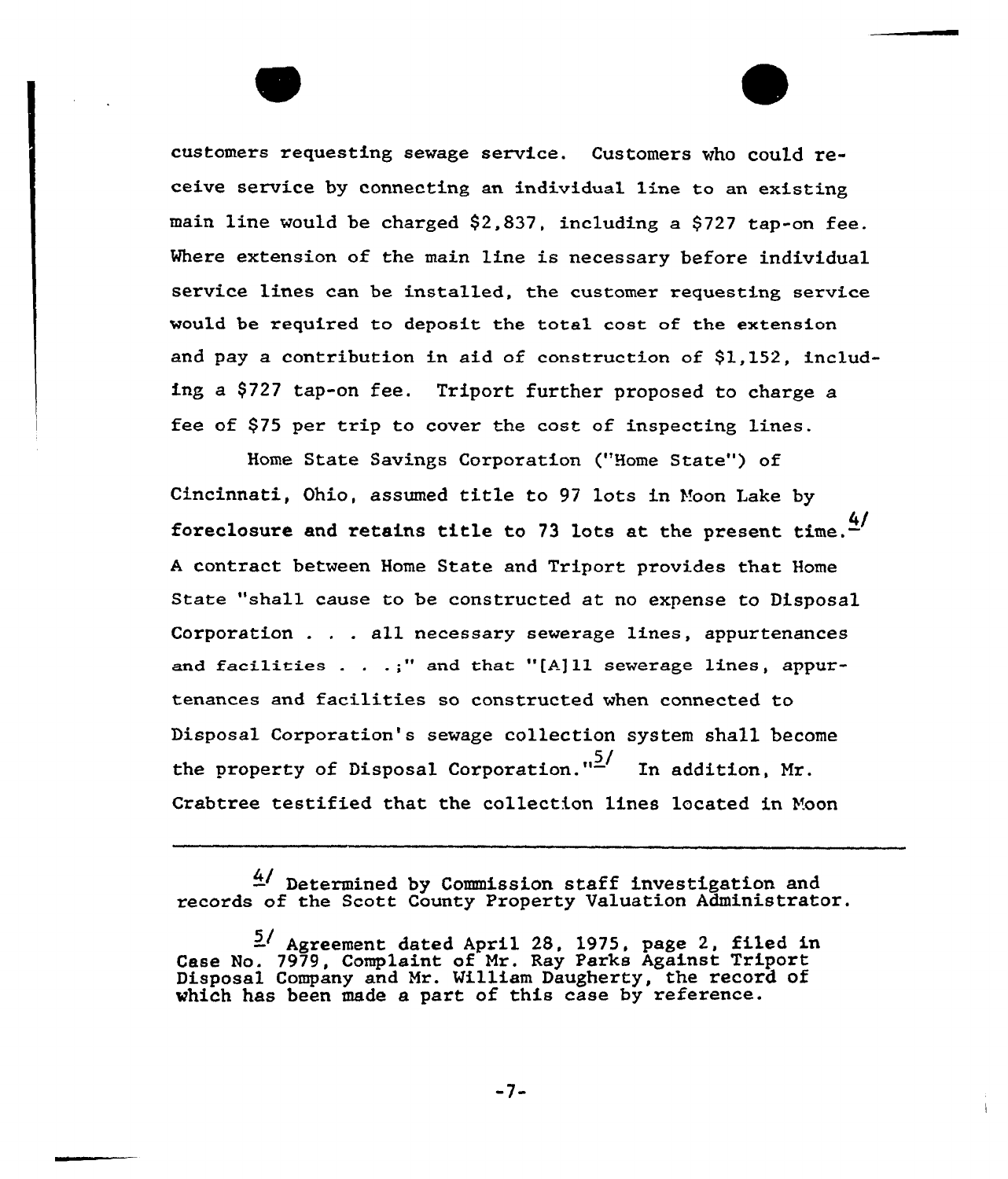Lake were constructed by Daugherty Engineers and paid for by Home State. $\frac{6/}{2}$  Both Mr. Crabtree and Mr. Daugherty testifie that the tap-on fee of \$500 approved in Case No. 7979 includes a contribution toward the plant. $\frac{7}{4}$ 

In Case No. 7979, Complaint of Mr. Ray Parks Against Triport Disposal Company and Hr. William Daugherty, the Commission ordered that, as they are constructed and added to the Triport system, these collection lines shall become the property of Triport, be serviced and maintained by Triport, and be treated as contributed property for rate-making purposes. Triport has not complied with this provision of the Order. The Commission serves notice to Triport that it will not permit any future disregard of its Orders. In addition, the Commission may seek to impose the maximum statutory penalties pursuant to KRS 278.990 should additional offenses occur.

The Commission finds that the costs associated with these lines should be recorded on Triport's books of account. In addition, the Commission finds that Triport should file within 30 days of the date of this Order a detailed summary by plant account of the total utility plant in service including the additions of the lines. Further, the Commission advises Triport that future filings with this Commission should include

> $6/$  T.E. at 25 and 26. 7/ T.E. at 43, 109-111.

> > $-8-$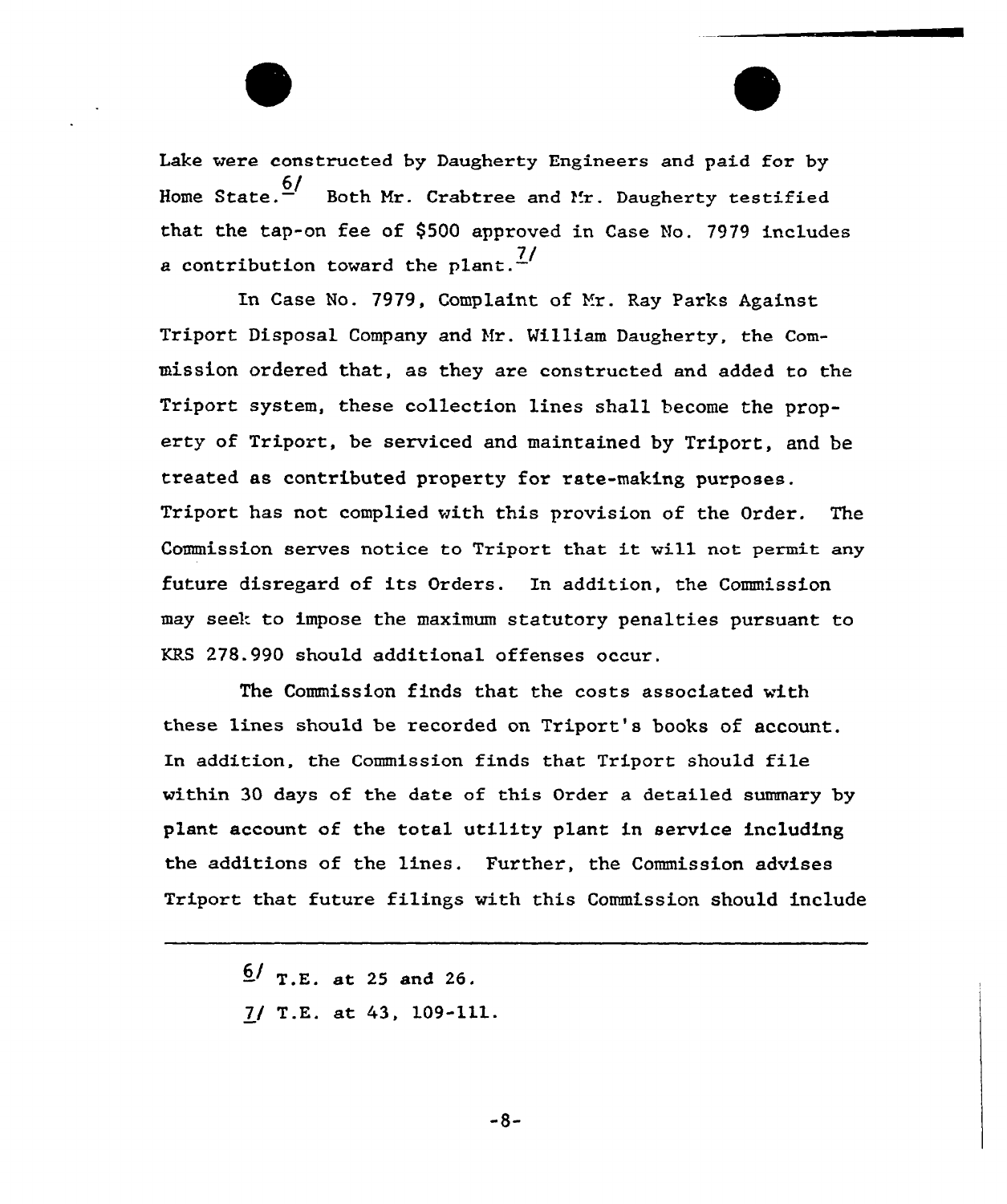

The Commission further finds that, pursuant to the agreement between Home State and Triport, Triport has already recovered a considerable portion of the costs of the lines and will recover additional amounts as more lines are constructed. Tripoxt is also recovexing costs of the plant through its present \$500 tap-on fee and may be allowed a return on its remaining investment through its rates. The contributions in aid of construction proposed by Triport are in excess of the present \$500 tap-on fee and should, therefore, be denied.

The Commission is also of the opinion and finds that the cost of inspection is sufficiently covered by the approved \$500 tap-on fee and that no additional inspection fee is justified.

Triport further proposed to charge for disconnection and reconnection but failed to state the amount to be charged or the conditions under which these charges would be made. Triport was advised during the hearing that cost Justification should be provided to the Commission.  $\frac{8}{1}$  In response, Triport filed a letter from a plumbing and heating company stating that its fees are  $$125$  for installing a new hookup and  $$125$  for disconnection. No breakdown of the items making up these charges was provided. The Commission is of the opinion that the

 $\frac{8}{7}$  T.E. at 42.

 $-9-$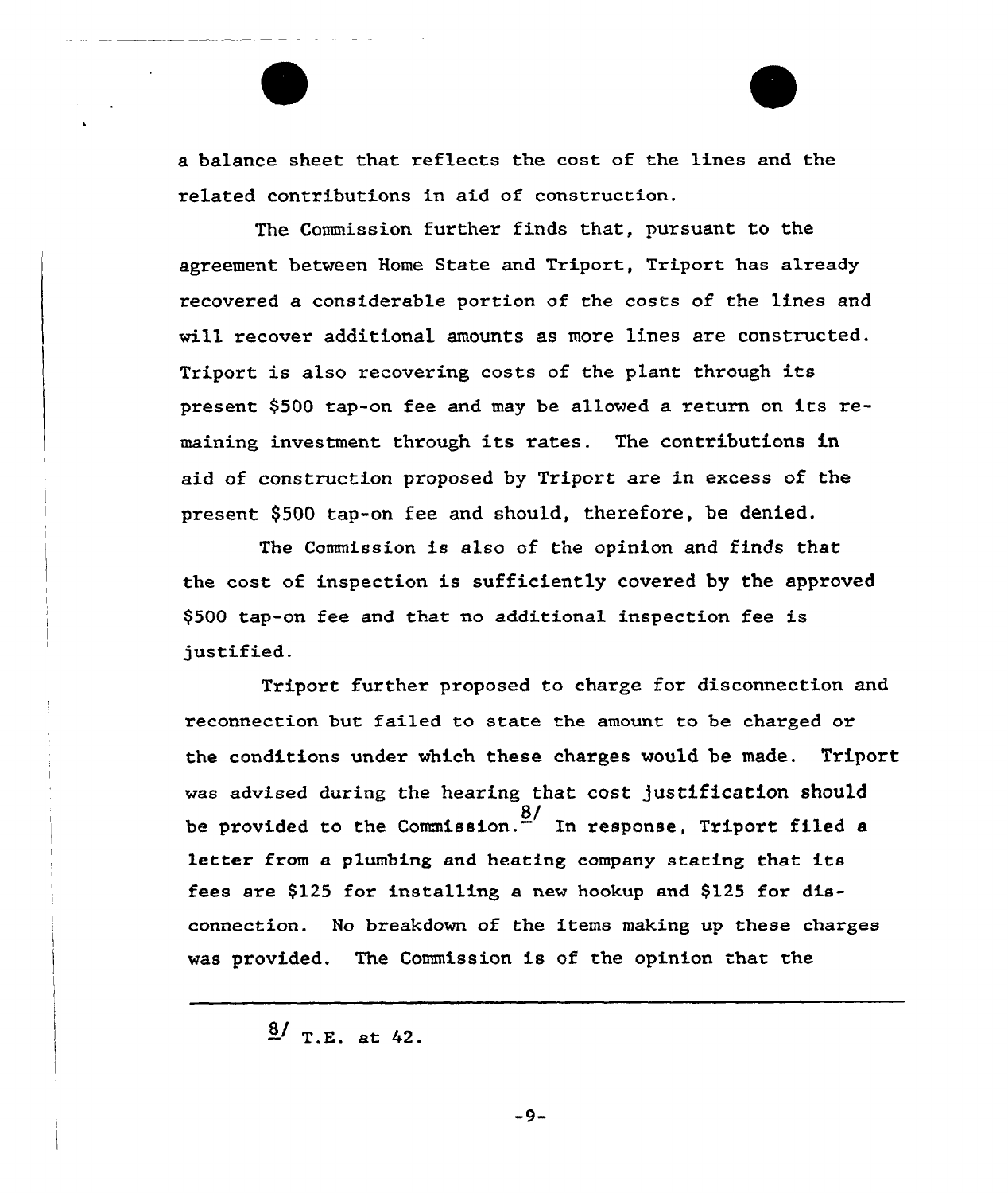

# Service Contract

Mr. Jesse Hullette,  $\frac{9}{2}$  a customer of Triport and resident of Noon Lake, indicated that Tripart requires a contract for service; however, the contract given to Hr. Hullette stated that it would become void if Triport became <sup>a</sup> public utility. Copies of vaxious other contracts wexe filed in Case No. 7979, and are currently in use by Triport, including "Application of Sewer Facilities," required by Kentucky Curb Service; "Preliminary Easement Agreement," required by Daugherty Engineers; and "Operating Agreement," required by Triport. A review of these contracts shows that numerous provisions are contrary to the statutes, administrative regulations and the Commission's Order in Case No. 7979. Triport should, therefore, develop a contract or application for service consistent with the statutes, regulations and the Commission's findings herein.

# Convenience and Necessity

Triport was granted a construction permit by the Division of Mater of the Deparment for Natural Resources and Environmental Protection on March 9, 1973, for an 80,000 GPD

 $\frac{9}{7}$ .E. at 115.

 $-10-$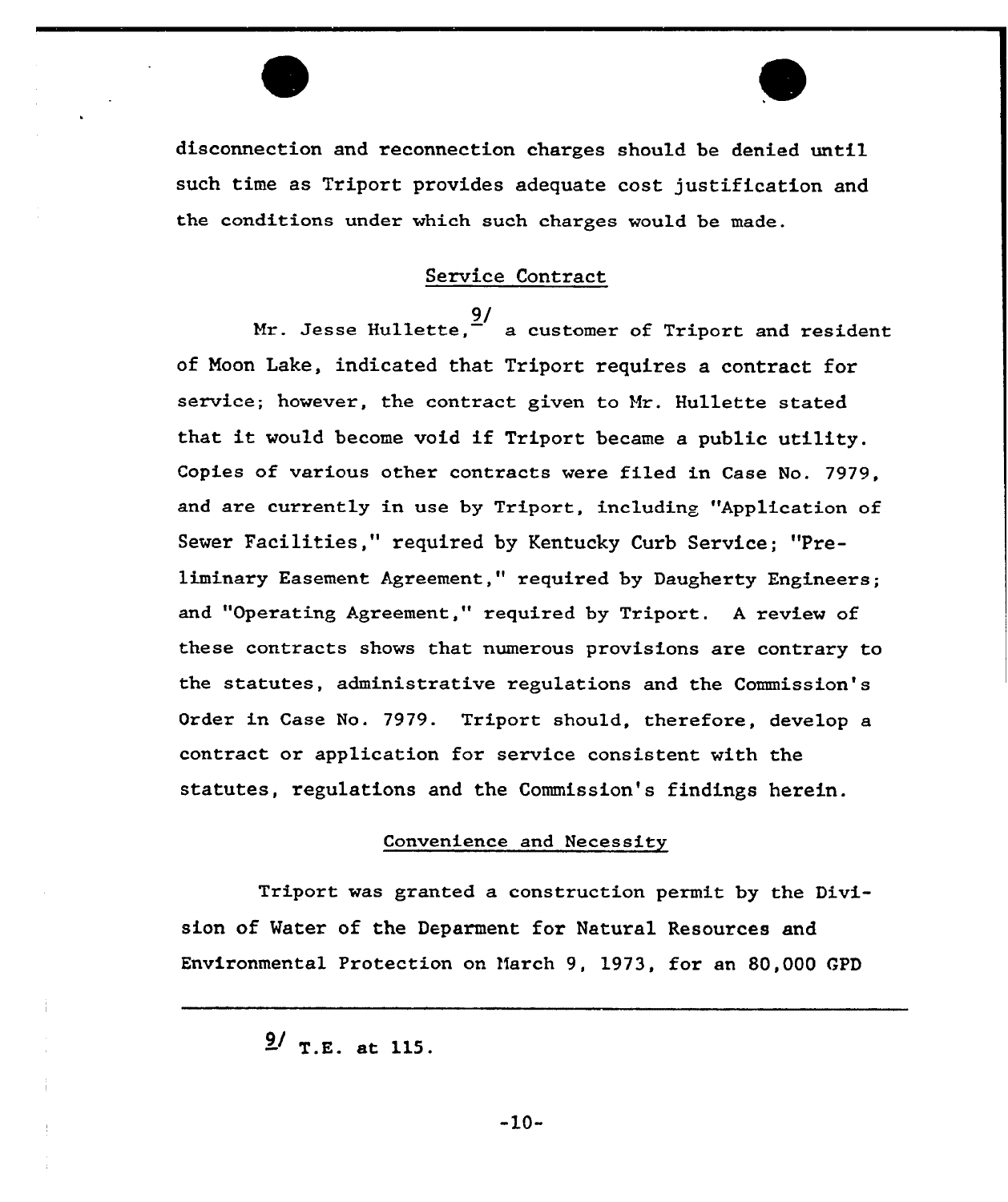sewage treatment plant. The plant was built before the Commission had jurisdiction over sewage utilities. The permit was granted under authority of KRS Chapter 224.

On August 14, 1975, subsequent to the grant of jurisdiction over sewage utilities, Triport was granted a construction permit by the Division of Mater of the Department for Natuxal Resources and Environmental protection for construction of sewers to serve the residential properties in Hoon Lake, Scott County, Kentucky. This permit was granted under KRS Chapter 224. Triport has not previously applied for nor been granted a certificate of convenience and necessity for the construction and operation of a sewage system in Noon Lake as provided by KRS 278.020.

#### Summary

The Commission, after consideration of the evidence of record and being advised, finds that:

(1) <sup>A</sup> certificate of public convenience and necessity should be granted for operation of the sewage system to provide service to Naon Laka.

(2) Tripoxt's construction projects have included the construction of an 80,000 GPD sewage treatment plant and approximately 18,565 feet of 8-inch sewer main.

(3) The contributions in aid of construction proposed by Triport in excess of the present \$500 tap-on fee should be

 $-11-$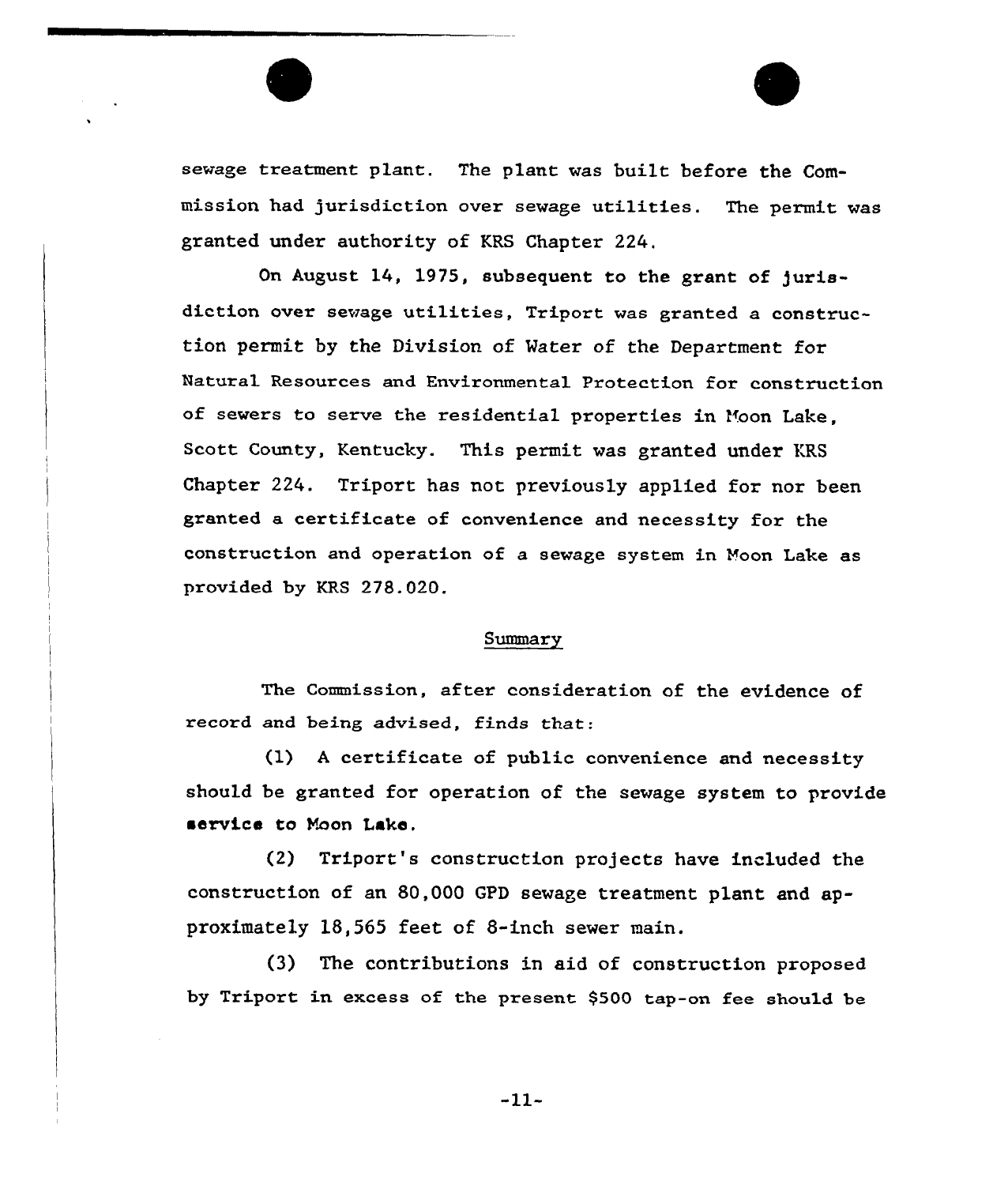

denied and sewage services should be provided to its customers in Noon Lake in accordance with the following procedure: Normal Extension of Sewer

The Commission finds that an extension of 25 feet or less per applicant shall be made by Triport to an existing sewer line without charge to the applicant for sewage service provided that the applicant agrees to take such service for 1 year or more.

## Other Extensions

To accommodate one or more applicants for service from the same extension in those instances where the total length of the extension exceeds 25 feet per applicant, Triport may require a deposit from each applicant that will cover the cost of the extension that exceeds 25 feet per applicant. The amount of the deposit will be based on the average cost per foot of the sewer extension work, including manholes. Applicants shall agree to use the service provided by the extension for 1 year or more.

### Refunds to Customers

Each customer who has paid Tripart for extending a sever line more than 25 feet will be reimbursed under the following plan: At the end of each year of the 10-year period following completion of the sewer extension, Triport will, for each new customer connected to the sewer extension during that year, refund to those customers who paid their part of the extension cost, an equal share of the cost of 25 feet of the original

-12-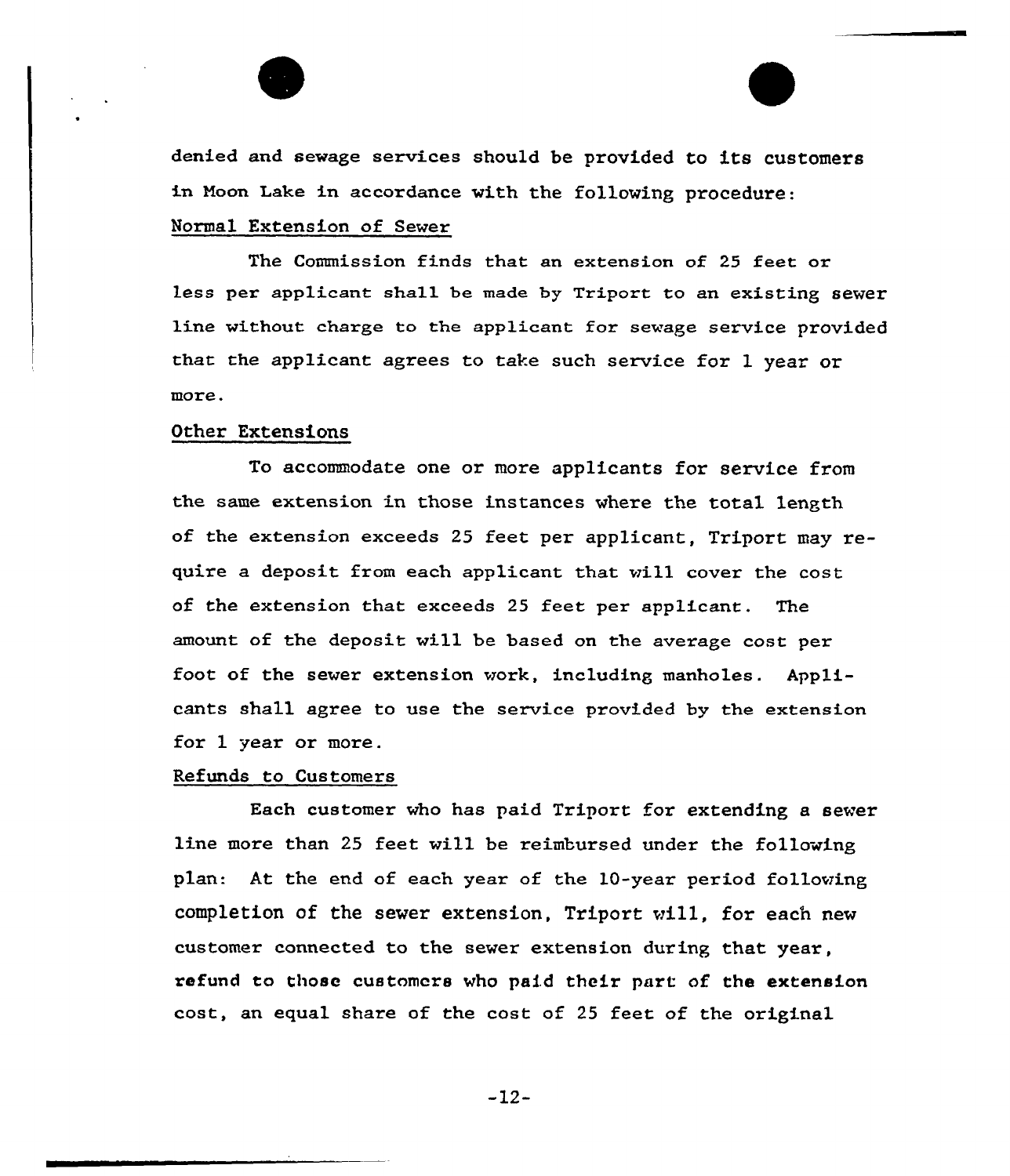cost of the sewer extension. In no case will the accumulated refunds made by Triport exceed the amount deposited with Triport to pay for the extension. No refunds will be made after expiration of the 10-year refund period.

# Extensions to Serve a Proposed Real Estate Development

An applicant for sewer extensions to serve a proposed real estate development may be required to pay all of the costs of the extension. The refund plan defined under "Other Extensions" is also applicable to this type of extension.

# Extensions Under Other Arrangements

Triport may make extensions under other arrangements that have not been defined herein provided such arrangements have been approved by the Commission.

# Extensions Greater Than 25 Feet at Triport's Expense

Triport may in some instances make, at its own expense, an extension greater than 25 feet provided such extension is not discriminatory to its other customers or applicants for service.

The Commission, after the investigation of a complaint, may require Trlport to construct an extension greater than 25 feet upon a finding by the Commission that such an extension is reasonable.

(4) Triport should obtain title to the lines located in Noon Lake and all costs associated with those lines should be recorded on Triport's books upon transfer. In addition,

 $-13-$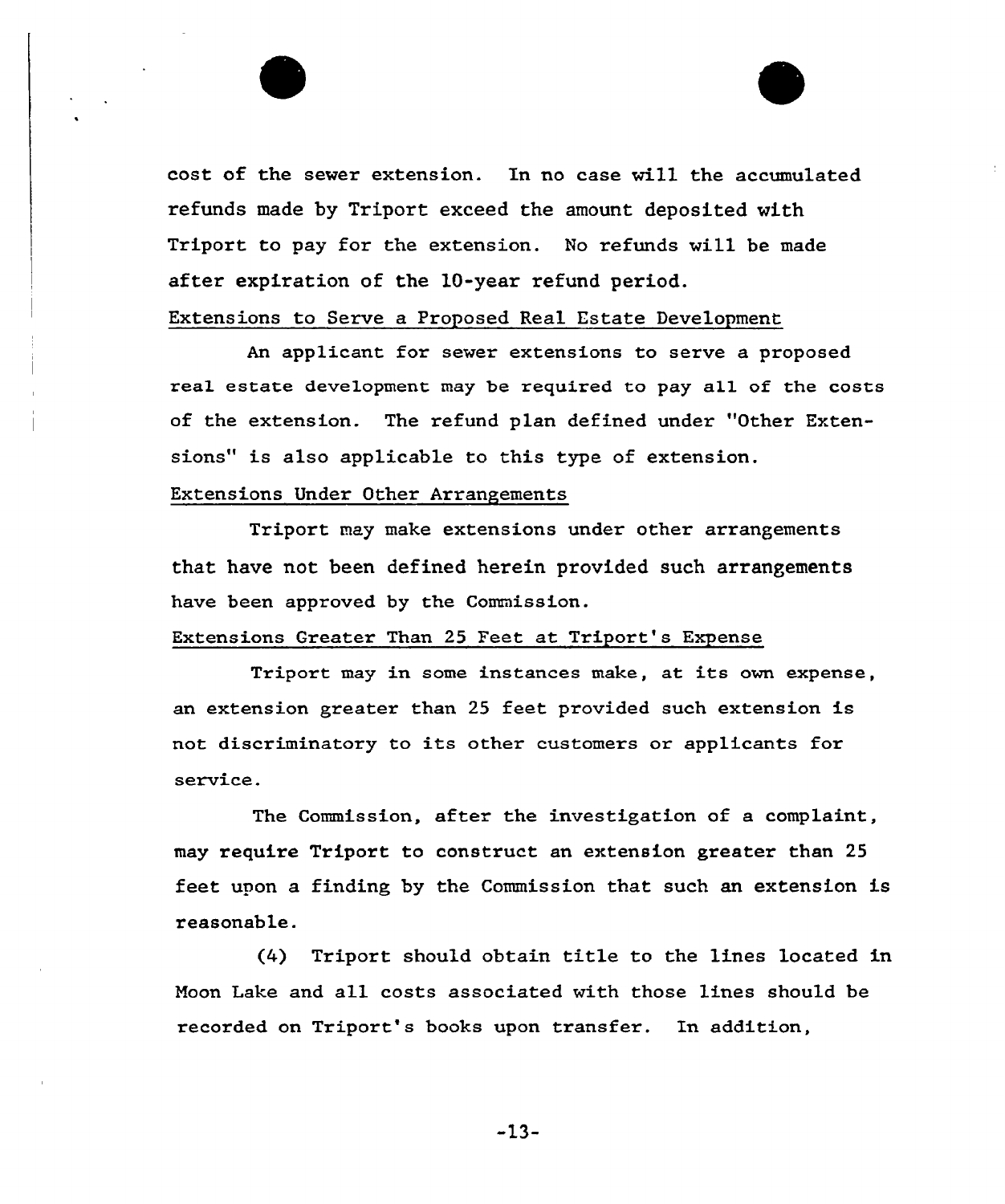



Triport should file a detailed summary by plant account of the total utility plant in service including the additions of the lines.

(5) Triport should develop an application for service and file a copy with the Commission within 30 days of the date of this Order that is in compliance with the regulations of the Commission.

(6) The rates in Appendix <sup>A</sup> will produce gross annual operating revenue of \$16,978 and are the fair, just and reasonable rates to be charged, in that they will allow Triport to pay its operating expenses and provide a reasonable surplus for equity growth.

(7) The rates and charges proposed by Triport, insofar as they differ from those in Appendix A, should be denied.

(8) Within 30 days of the date of this Order Triport should file its tariff sheets setting out the rates and charges approved herein. Further, Triport should file tariff sheets setting out its rules and regulations governing the provision of servt.ce.

IT IS THEREFORE ORDERED that within 30 days of the date of this Order Triport shall obtain title to the lines located in hoon Lake and all costs associated with these lines shall be recorded on Triport's books upon transfer. In addition, Triport shall file a detailed summary by plant account of the

 $-14-$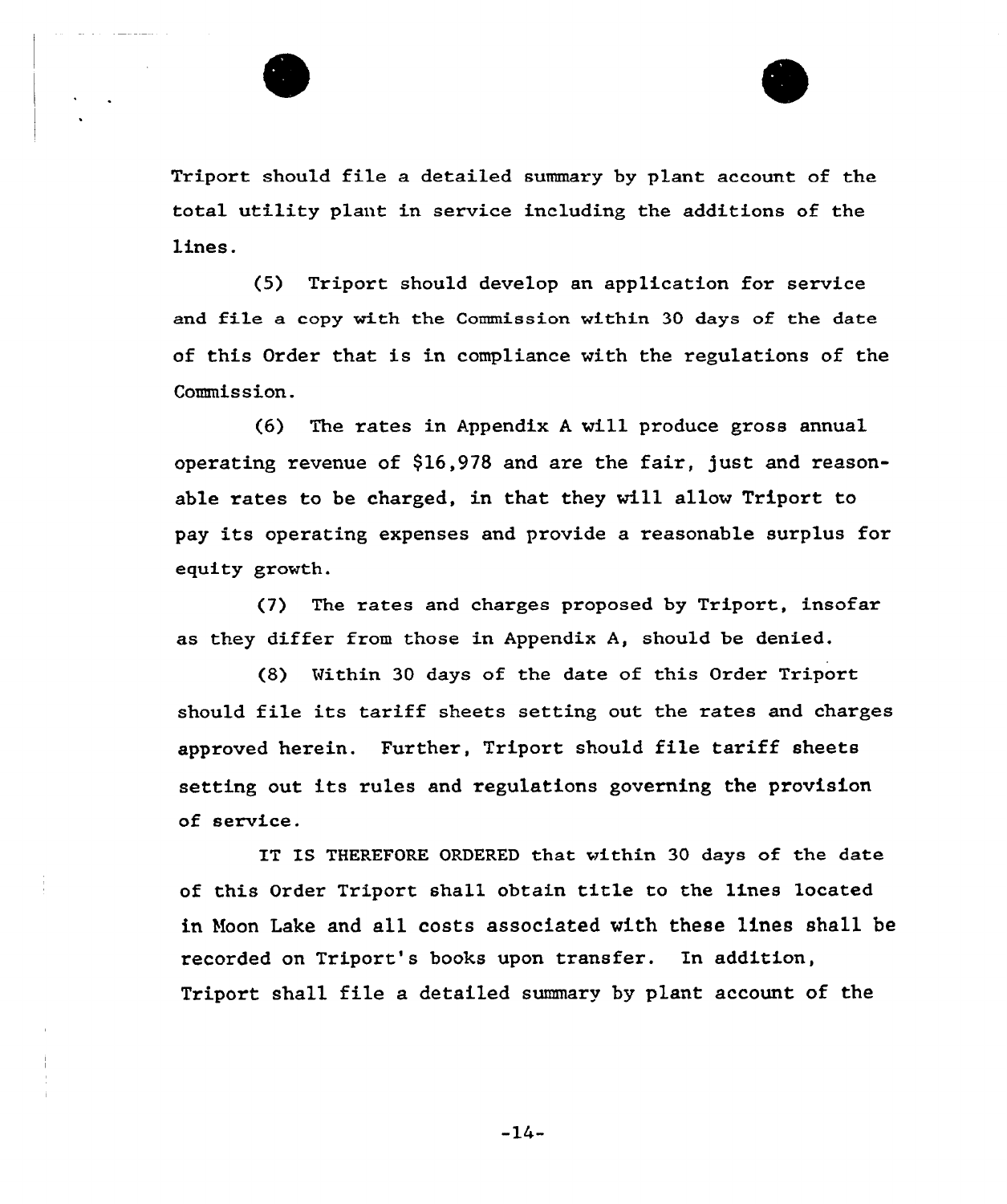total utility plant in service which includes the additions of these lines.

IT IS FURTHER ORDERED that the proposed rates in Triport's application, insofar as they differ from those in Appendix A, be and they hereby are denied.

IT IS FURTHER ORDERED that the rates in Appendix <sup>A</sup> be and they hereby are approved for sewer service rendered by Triport on and after the date of this Order.

IT IS FURTHER ORDERED that the contributions in aid of construction proposed by Triport be and they hereby are denied.

IT IS FURTHER ORDERED that the inspection fee proposed by Triport be and it hereby is denied.

IT IS FURTHER ORDERED that within 30 days of the date of this Order, Triport shall file its revised tariff sheets setting forth the rates approved herein. Further, Triport shall file tariff sheets setting forth the rules and regulations governing the provision of service.

IT IS FURTHER ORDERED that within 30 days of the date of this Order Triport shall develop an application for service that is in compliance with the Commission's regulations and file a copy with the Commission.

IT IS FURTHER ORDERED that within 30 days of the date of this Order Triport shall file an extension of service policy in accordance with finding number (3) herein.

IT IS FURTHER ORDERED that a certificiate of public

 $-15-$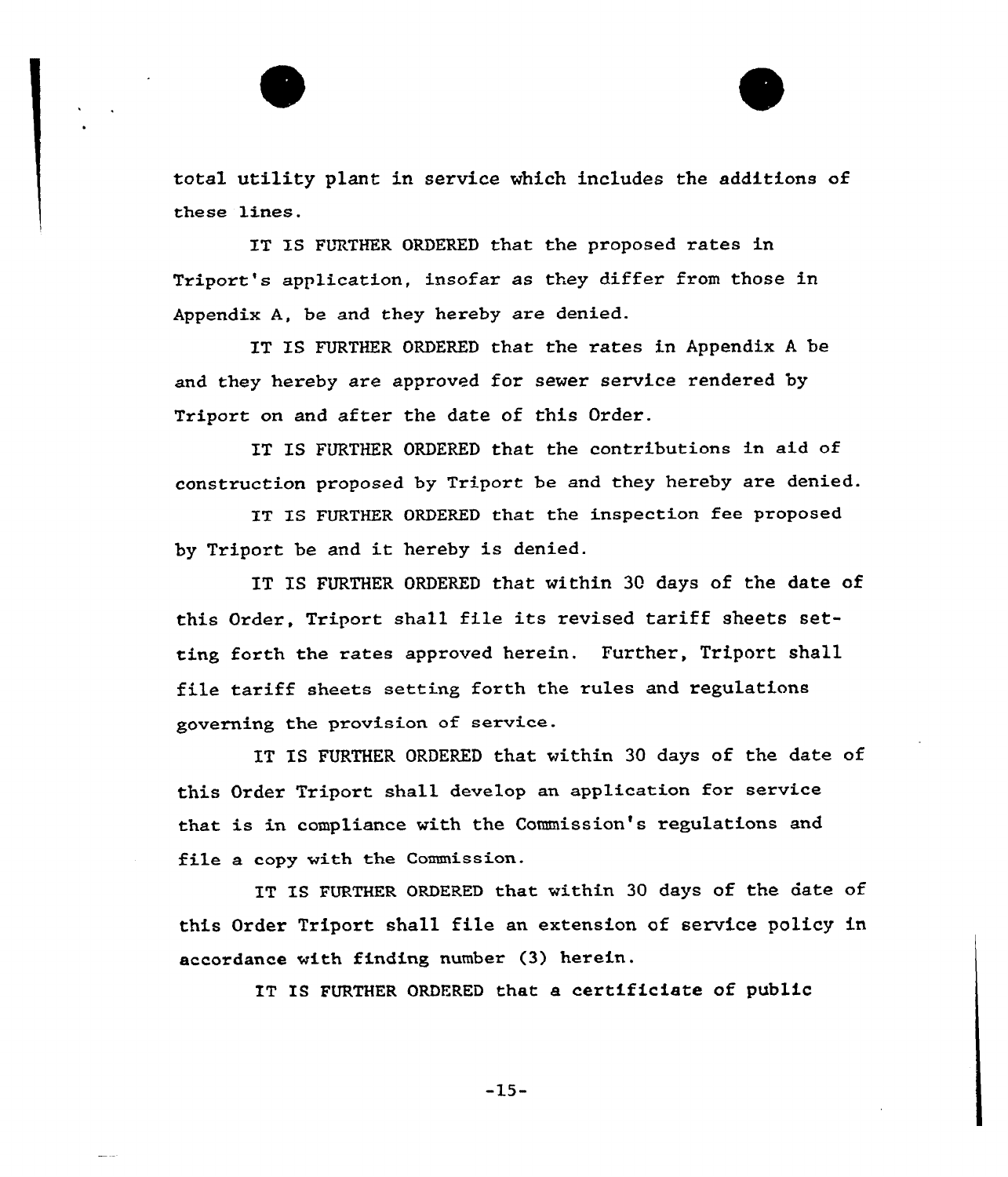

convenience and necessity be and it hereby is granted for the extension of the system to provide service to Moon Lake.

Done at Frankfort, Kentucky, this 6th day of January, 1983.

PUBLIC SERVICE COMMISSION

للمواصب المصطلحات والأدارة

Chairman

Vice Chairman /

Commissione

ATTEST:

**Secretary**